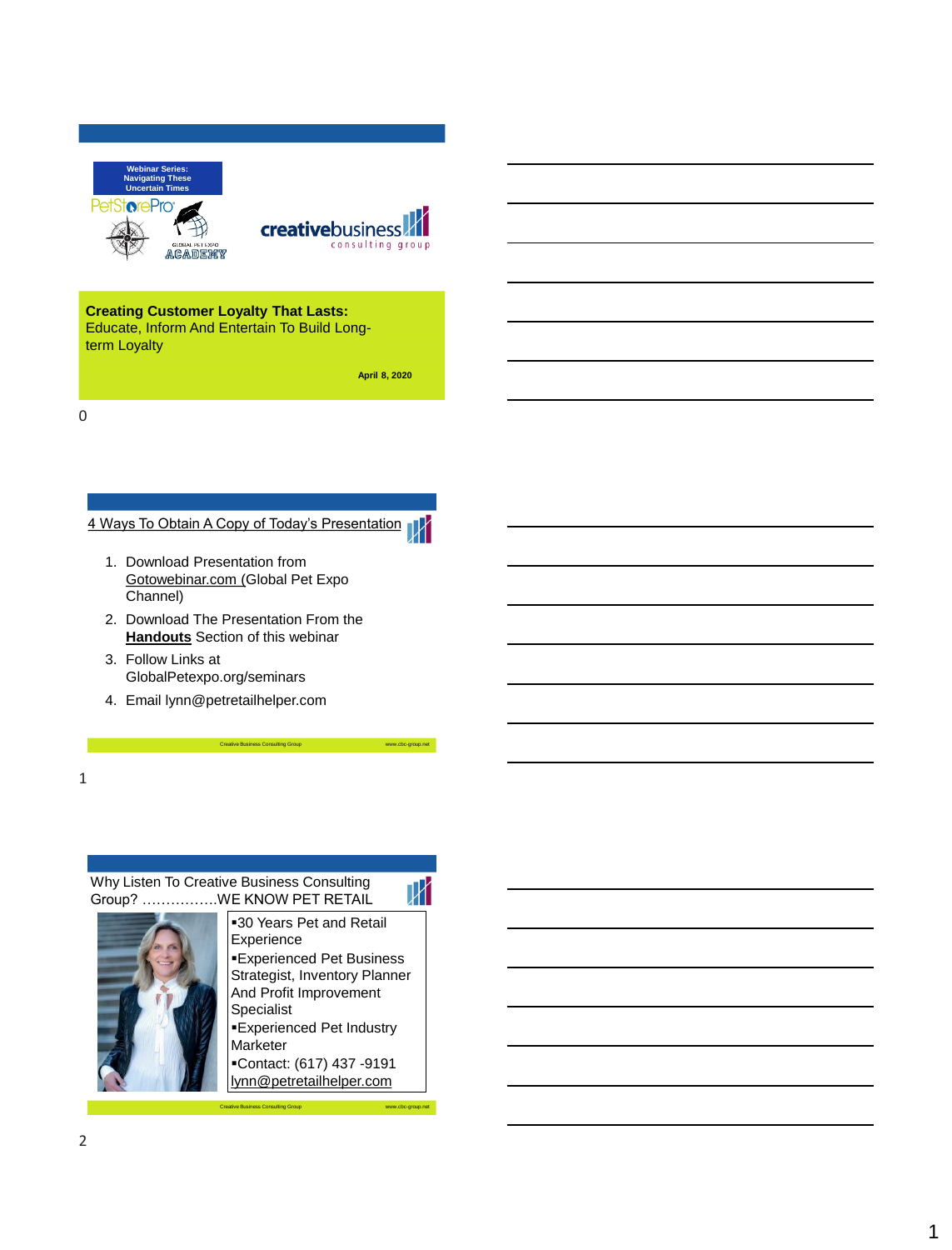Times Have Changed Rapidly - Is Your Pet Business Ready For the Long Term?

 $\overline{W}$ 

 $\mathbb {N}$ 

# **THIS ISN'T JUST ABOUT DRIVING GROWTH. IT'S ABOUT STAYING IN BUSINESS.**

#### Now – And Down The Road – Don't Try to Sell, Try to Serve

• Instead Of Trying To "Sell", Focus On Serving Customers - (Which Will Lead To Sales)

- "How Can We Make It Easier For You To Feed/Treat/Protect/Wash Your Pets?"
- Use This Time To Satisfy Current AND Meet New Customers
- Be The Voice AND FACE For Customers NOW – NOT An Online Store
- Maintain A Solid Relationship With Your Community
- Be There Continuously



Creative Business Consulting Group www.cbc-group.net

Creative Business Consulting Group www.cbc-group.net



Where Customers Can Chat Or DM You Questions About Products And Services.

Creative Business Consulting Group www.cbc-group.net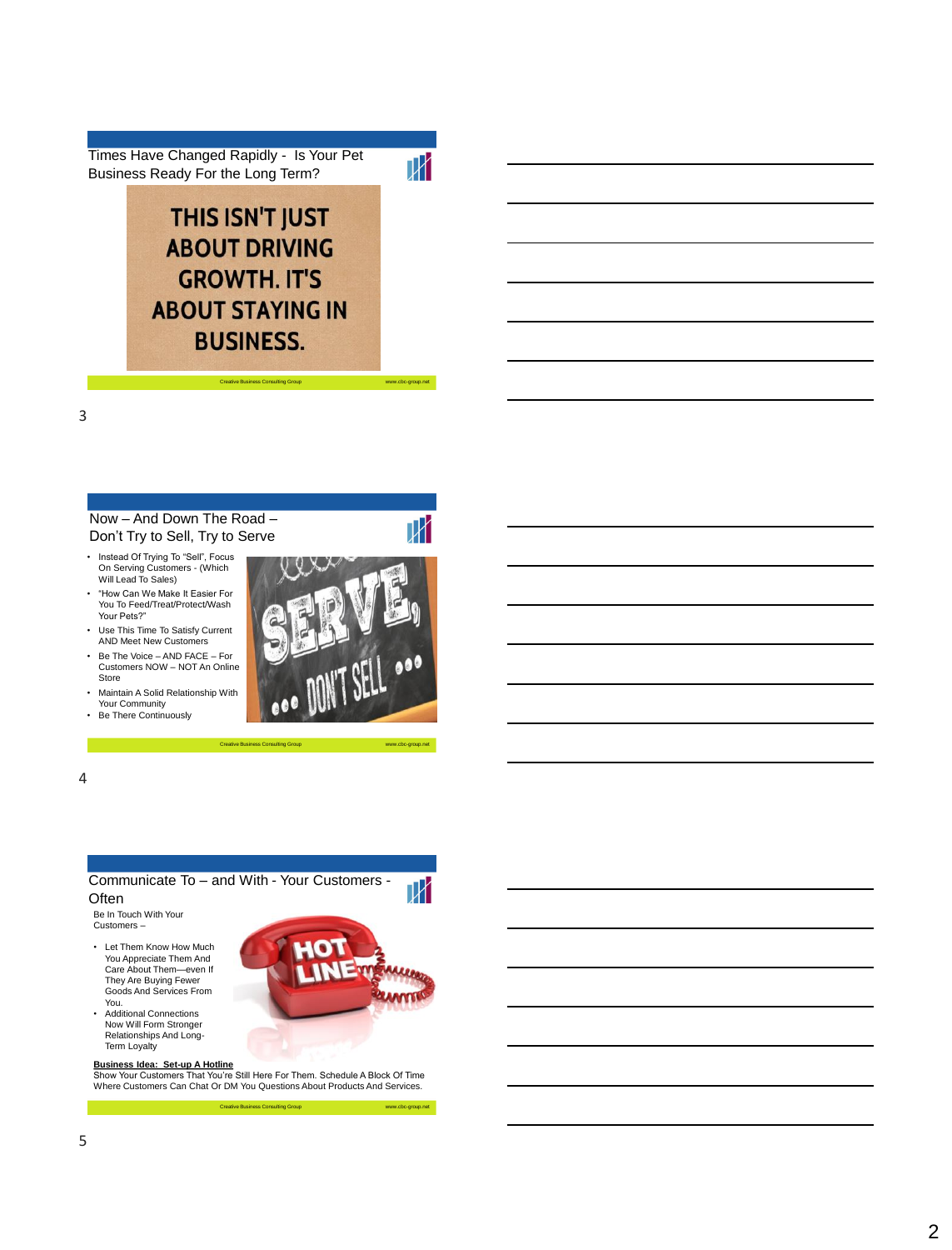



6

# Support Your Community With Content Your Customers Have More Free

Time (Or AT Least More Time At Home….

Therefore, They Have A Large Amount Of Free Time Which They Will Mostly Spend Browsing The Web For News And Helpful Guides On How To Survive The Virus.

Your Goal Should Be To Ensure They Spend It With You

Use Your Marketing Via Email, Social Media To Produce Helpful Content That Will Actually Help In The Everyday Life Of Your Customers.



Creative Business Consulting Group www.cbc-group





| <u> 1989 - Johann Barbara, marka a shekara tsa 1989 - An tsa 1989 - An tsa 1989 - An tsa 1989 - An tsa 1989 - An</u>  |  |  |
|-----------------------------------------------------------------------------------------------------------------------|--|--|
| <u> 1989 - Johann Stoff, deutscher Stoff, der Stoff, der Stoff, der Stoff, der Stoff, der Stoff, der Stoff, der S</u> |  |  |
| <u> 1989 - Andrea Andrew Maria (h. 1989).</u>                                                                         |  |  |
| the contract of the contract of the contract of the contract of the contract of                                       |  |  |
|                                                                                                                       |  |  |
| <u> 1989 - Andrea Stadt Britain, amerikansk politik (* 1989)</u>                                                      |  |  |
|                                                                                                                       |  |  |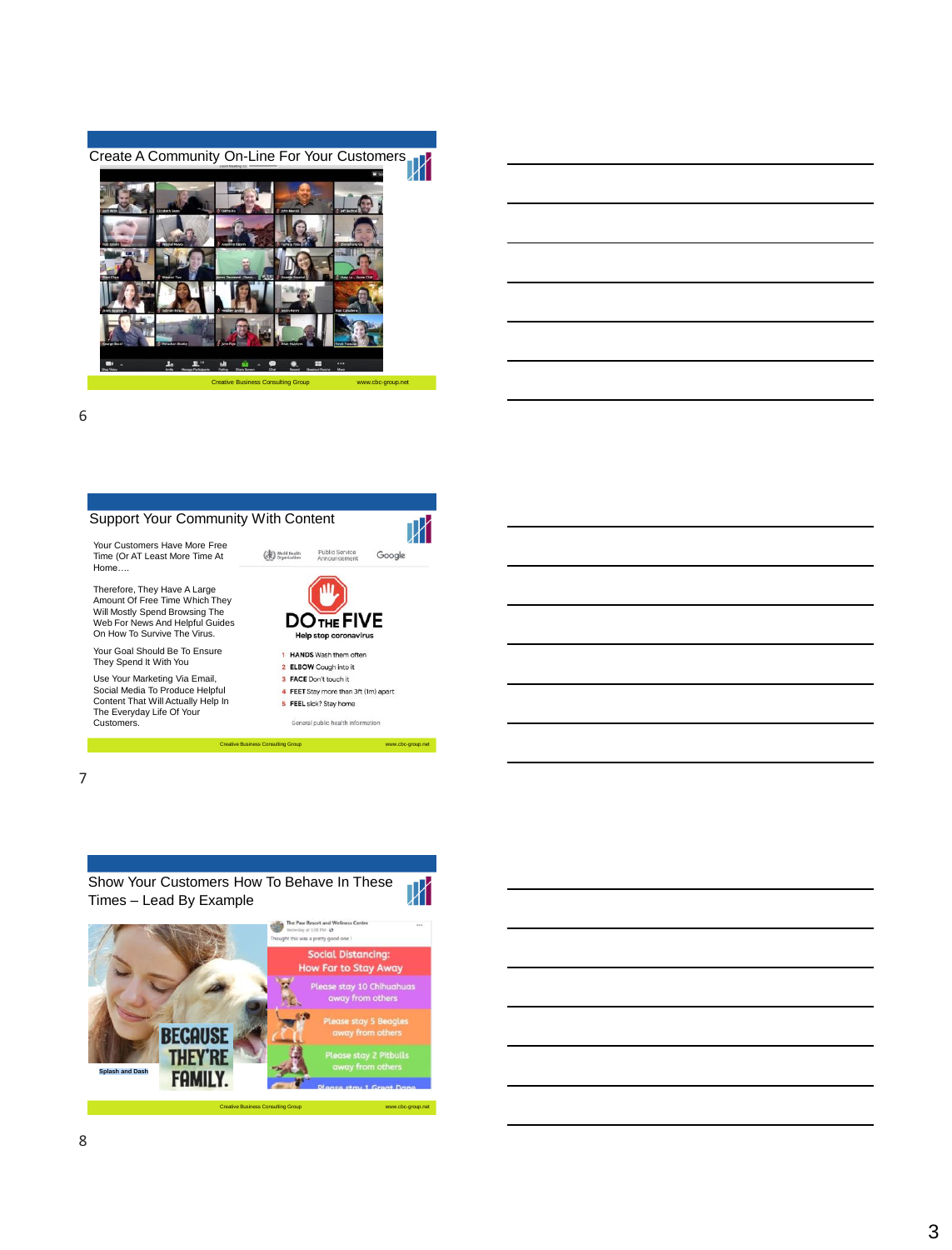

Have - The More Likely It Is That Your Target Will See A Brand Message That Is Highly Motivating And Relevant To Them Personally

| rsonalized coupons                     | Recom       |
|----------------------------------------|-------------|
| and exclusive<br>ers provided in-store | for<br>oduc |

 $\mathbb P$ off

Creative Business Consulting Group www.cbc www.cbc



-group.net

 $\,$   $\,$   $\,$ 

9

Deliver Your Messages Via Social Media – Do It Ж Vial LIVE Video On Instagram and/or Facebook

Show Your Face To Customers NOW MORE THAN EVER – Offer Practical Solutions To Pet Problems In The Time Of Covid – Answer Questions And Help Customers Who May Be Concerned About The Impact Of The Coronavirus.



10

#### Some Customers Want LESS Interaction – Make That EASY To Do At Your Pet Stor e

- Special Shopping Hours For Older Customers
- Personal Shopping Via Video With Sales Associate
- Make a Reservation To Shop In -Store Early/Late in Day to Avoid Crowds
- Personal Shopping From Parking Lot Curbside Delivery /Free
- Home Delivery • Drive Thru
- Free Shipping

Soti, Inc

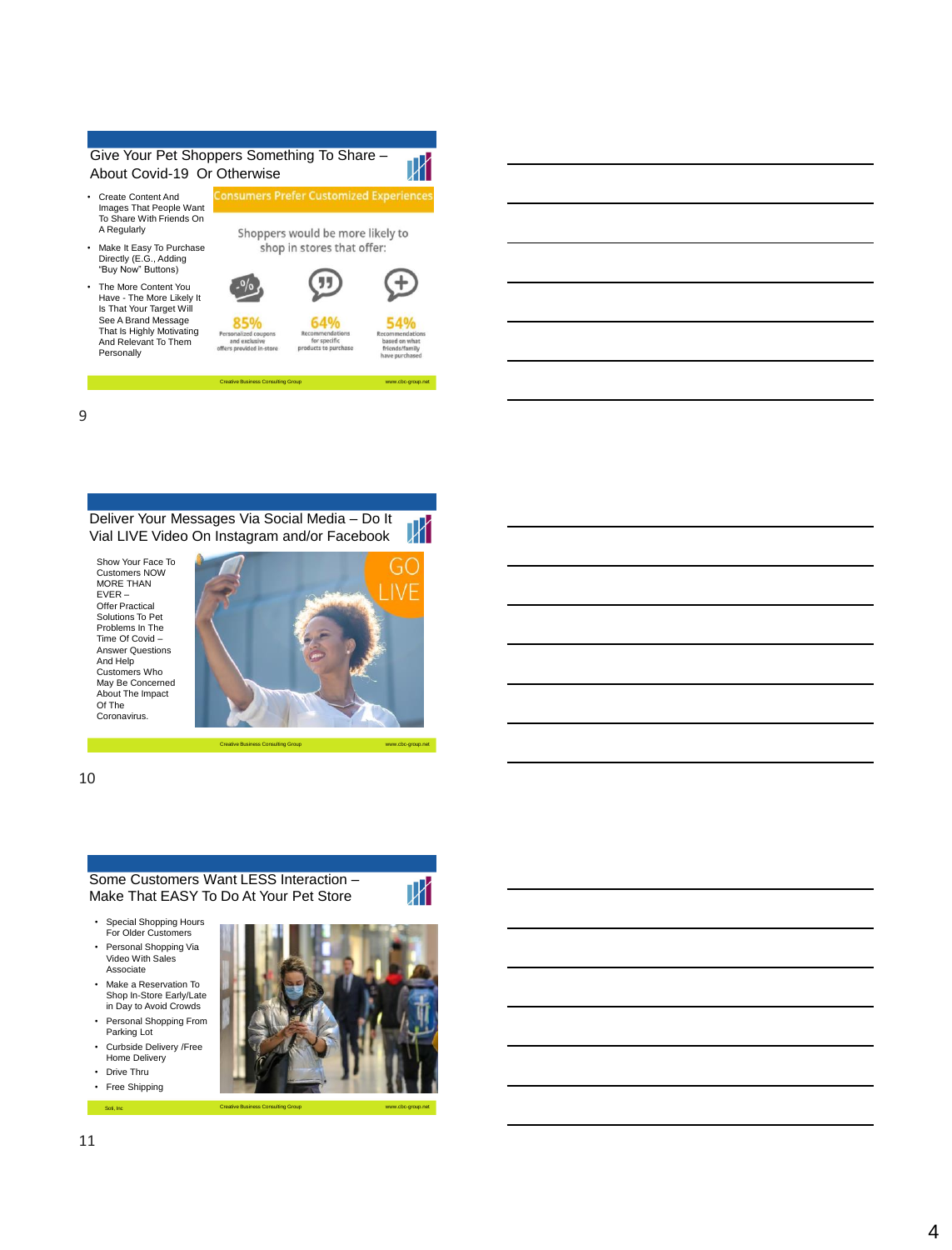### Create MORE Payment Options - Offer Convenience To Your Customers

**Mobile Payment Apps** Add Mobile Wallet Payment Options, Such As Apple Pay, Android Pay, And PayPal To Facilitate Quicker **Checkouts** 

**Mobile Self -checkout**  Add Tools To End Lengthy Lines And Bring The Register To Your Customers' Fingertips



Creative Business Consulting Group www.cbc www.cbc

-group.net

-group.net

-group.net

12



**Sulting Group** 



13

#### Can You Continue Charitable Efforts Now? It's A Great Way To Give Back To Your Community



Membership Status – Or Give Special Perks Now

- Customers Can Support Charities And Feel Good At Same Time
- Offer Customer Rewards For Donating To Your Causes
	- Select A Charity Helping Those Affected By The Virus, Add An Option To Donate As A Product When People Purchase
	- Reward Donations With Exclusive Loyalty Program Perks



Creative Business Consulting Group www.cbc www.cbc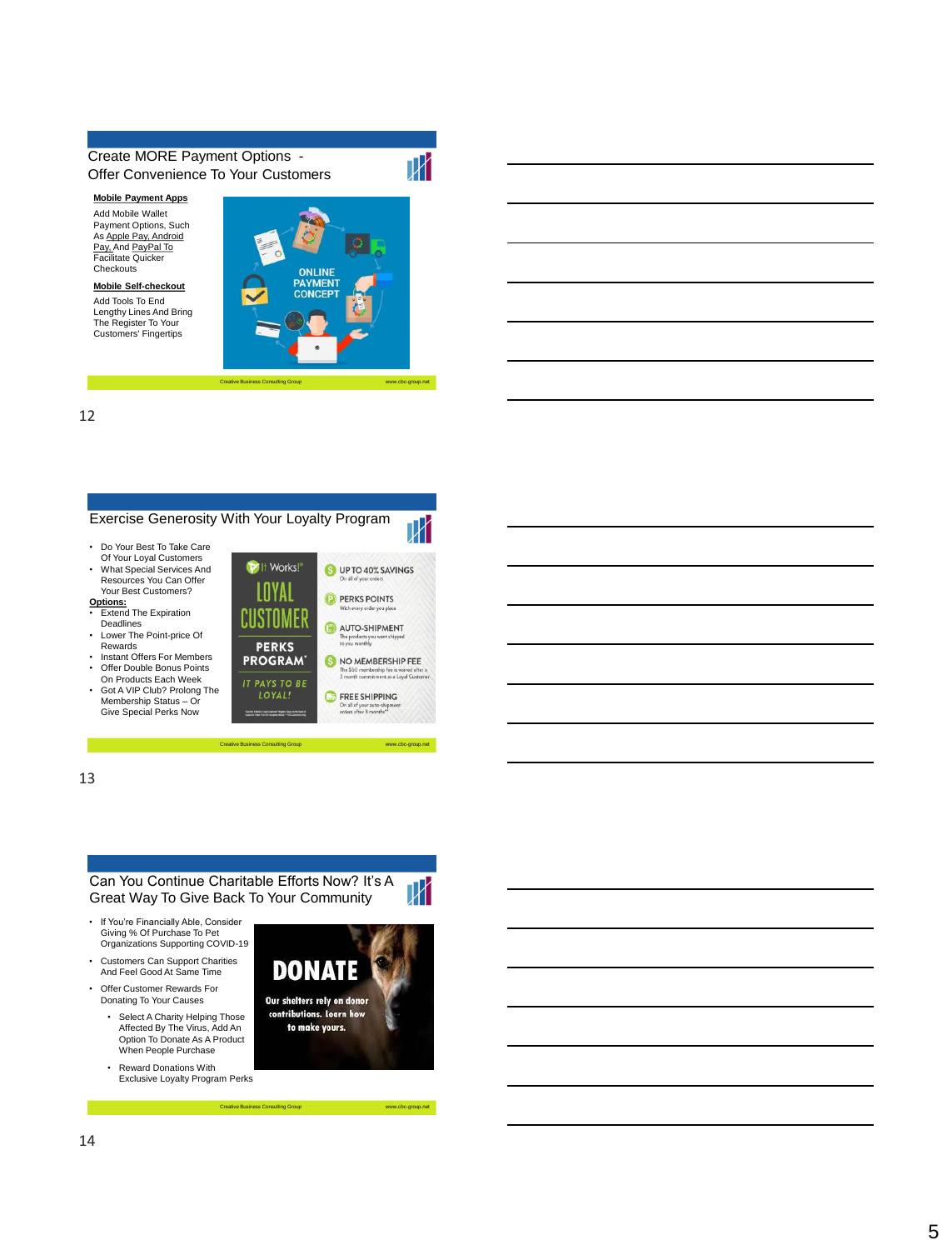#### Team Up With Other Local Businesses

*We Are All In This Together.* 

- Now Is The Time To Team Up With Alliance Partners And Even Competitors To Put Resources To Good Use In The Local Communities Where You Operate
- Run Out Of Inventory? Could You Source From A Competitor To Help Maintain Your Customers' Trust And Confidence?



TK

Creative Business Consulting Group www.cbc-group.net

15



16